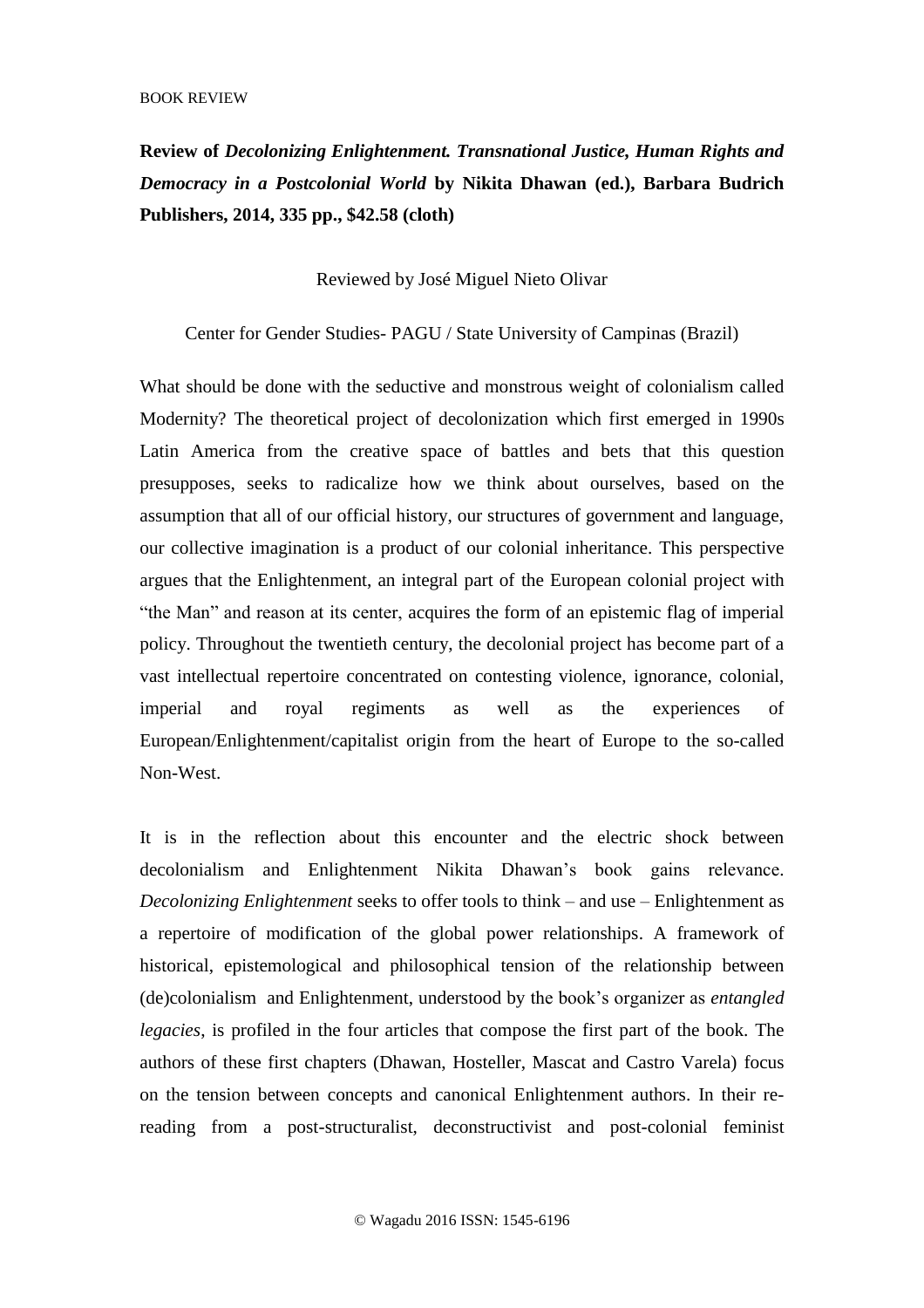perspective, they create a space from which to access a myriad of authors, positions, tendencies and critical arguments that reorganize the corpus of political theory from the "post-colonies." A brilliant example of the kind of empirical "decolonization" of political theory possible can be found in Jamila Mascat's chapter that shows how Fanon, Céssaire and Glissant (intellectuals from Martinique) would have "cannibalized" Hegel to produce their own line of thought from the "Black Atlantic."

The *entangled legacies* are divided into three fields of analysis, each of which corresponds to the book's sections on transnational justice, human rights and democracy. In each of these, interested readers can find a complete meta-critical reflection from positions declared "de" or post-colonial/post-structural and feminist for each of the specific fields. The section dedicated to transnational justice begins with the historical participation of African-American Mary Church Terrell in the 1904 International Women's Congress in Berlin (Hamman). In this section, the link between feminisms, racial politics, and theories of subalternity and coloniality gain relevance. The authors' goals are to think about theoretical possibilities for constructing new principles and mechanisms of global "justice" that would permit the reconfiguration of the structural asymmetry between dispensers and receivers of justice from perspectives that are neither masculinist nor Eurocentric (Hamman, Kargupta, Heier, Millan & Yildirim).

In section three, which focuses on human rights, the authors dive into the production of justice and the law in the global colonial and post-colonial arena from the disciplinary perspectives of history and international relations. An analysis of the imperial, colonial, Enlightenment and gradually "modernizing" definition of "human" occupies an especially important place in the historical field, where it was defined in terms of gender, race, use of reason, obedience to the law, religious configurations and the productive use of land and property – its universalizing principle and political expansion tied to the idea of law/civilization/modernity (Suárez-Krabbe, Schacherreiter). This historical construction of humanity, of rights and the distribution of justice are correlated with the contemporary and transnational forms through which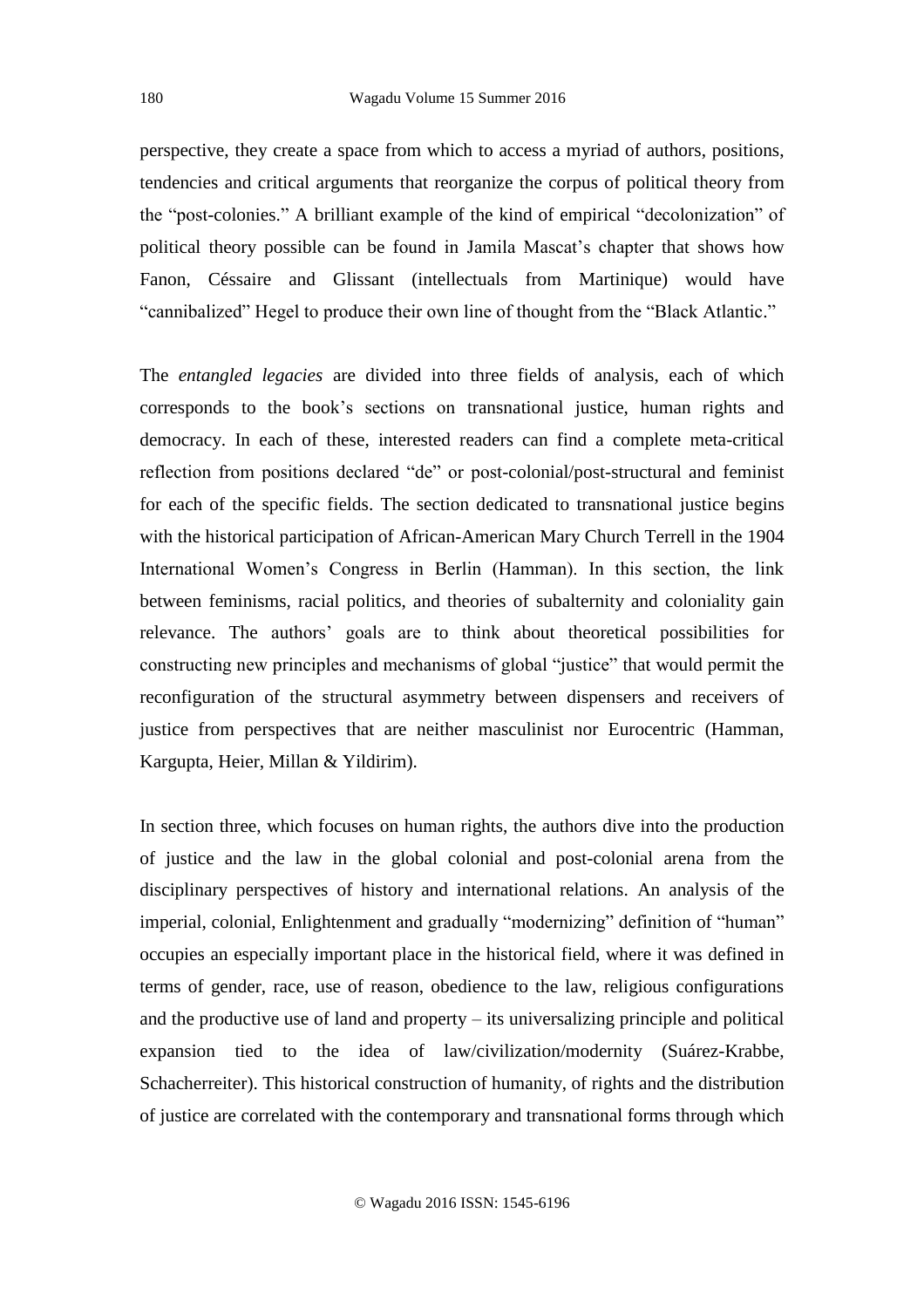human rights discourses operate in relationship to international courts and with the uses of sovereignty and cultural relativism discourses (Zhang, Cowell).

The final section of the book, composed of three chapters, focuses on the theme of democracy. In it, the authors (Ossome, Kumar, Zafer & Millan) take on the challenge of thinking about possibilities for democratic projects within the "de" and postcolonial deconstructions framework while also taking into account the strong historical and epistemic marks that such a project holds in history and the contemporary reproduction of violence and colonial inequalities. At some points in the authors' analyses, "democracy" is clearly unable to escape the economic, political and administrative structures of the colonial/capitalist project, being left with only a minimal space for liberal "negotiations". In other analyses of empirical cases, that are more proactive than descriptive, the possibilities for expanding the democratic project come from "pedagogic strategies", resistances and the "consensuses" between particularisms and universalisms.

In this sense, *Decolonizing Enlightenment* is a very useful resource for those who, especially in countries in the Anglophone North, want to familiarize themselves with the authors, discussions, conflicts, possibilities and limits of subaltern, "de" and postcolonial feminist theories in relationship to the Enlightenment hegemony. It is important to highlight that the book's disciplinary approach is primarily from the study of political ideas, international relations, philosophy, and law "from a postcolonial feminist perspective" (p. 10).

Within the collection, two ideas particularly stand out. The first is the idea of "paradox", evoked in diverse ways and in diverse moments to imagine how despite all of the post-colonial deconstructivist and post-structuralist critiques, Enlightenment/modernity might be the basis for conditions that make critical action and thought about the world possible (pp.  $66-69$ ) – but which thought, and which actions for what worlds? As such, the book is engaged "with the contradictory consequences of the Enlightenment for the postcolonial world" (p. 9). The second idea involves the pragmatic political hypothesis, expressed in diverse ways, that the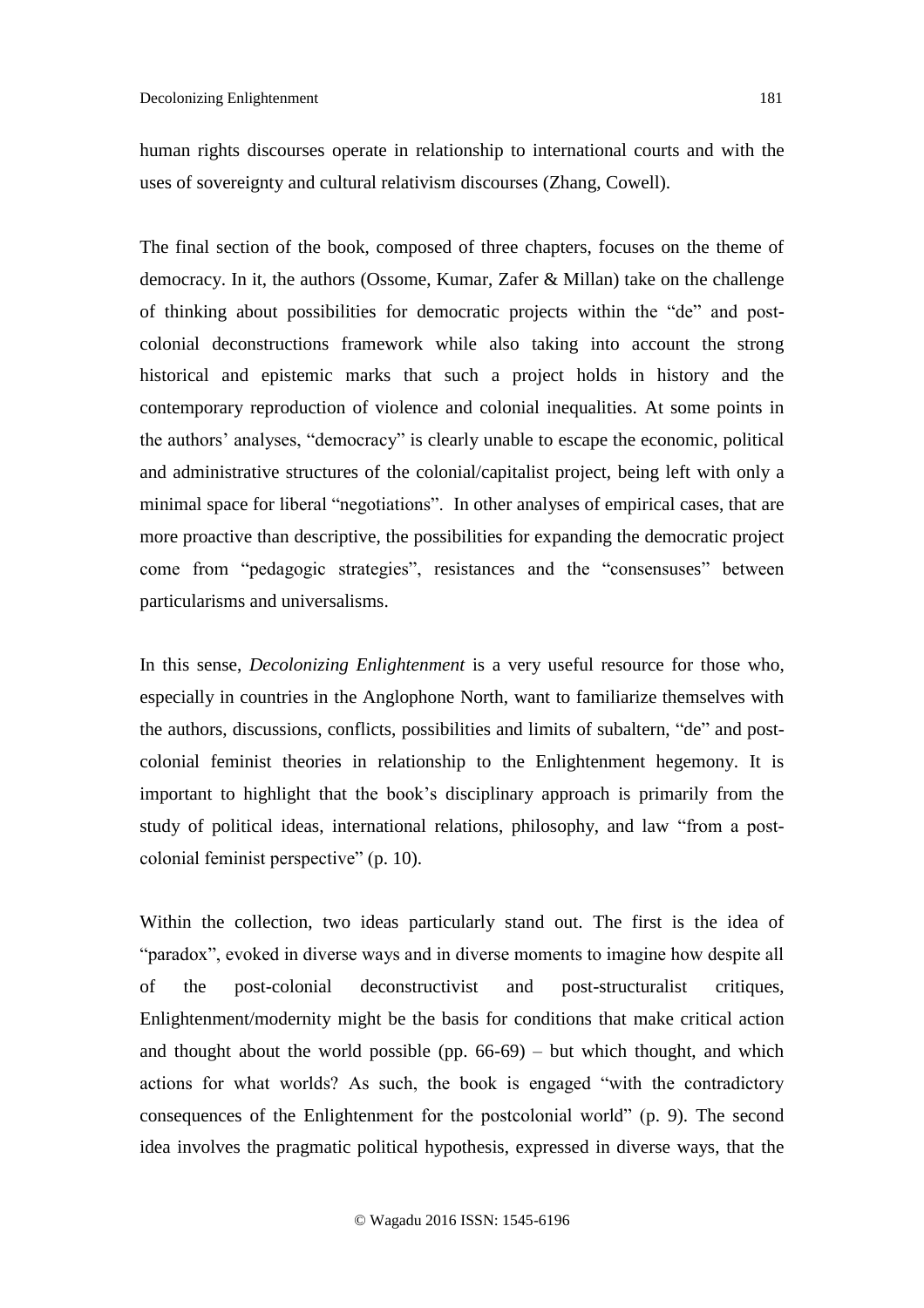"Master's tools" could potentially expand democratic participation and strengthen powers "from below" in a way and form that would favor decolonial or "social change" processes. This second idea is exactly what provides the book's name and objective.

However, despite the apparent unity, the book features an important diversity of paths of analysis and positions - an entire argumentative arsenal - to confront the question of what to do with the Enlightenment legacies. One of the volume's richest qualities is exactly this; despite it having unifying questions (a decolonial criticism of Enlightenment principles) and widely read authors— Spivak, Foucault, Derrida, Chakrabanty, Fanon, in addition to those who are considered decolonial theorists such Quijano, Dussel, Lugones, Mignolo, among others— the authors' projects do not necessarily coincide, and even find themselves in direct tension. The collection offers positions that go from a frank and irreconcilable criticism made in an "against-Europe" spirit, to positions more interested in enlightening decolonization than decolonizing Enlightenment, passing through the cannibalism of Césaire (named this way by his wife and poet), the liberalism of Benhabib, the super-used Spivakian "abuse", sabotage and "reconfiguration/negotiation."

In fact, while in some of the chapters there is a clearly defined criticism of the more romantic versions of decolonial proposals— that, among other things, naturalize the origin of evil, violence and injustice as products of the European colonial project— in others it is possible to perceive the foundational "paradox" of the relationship between decolonialization/Enlightenment coming apart. This movement evidences the violence and global inequalities that persist as an effect, that is not at all paradoxical, of Enlightenment principles that remain firmly tethered to the form of its *critical* matrix. This effect risks updating itself in intellectual efforts to be an Enlightenment thinker today, thereby producing the "paradox" and sustaining the inevitability of Enlightenment as a foundational myth of democracy, law, reason, and criticism.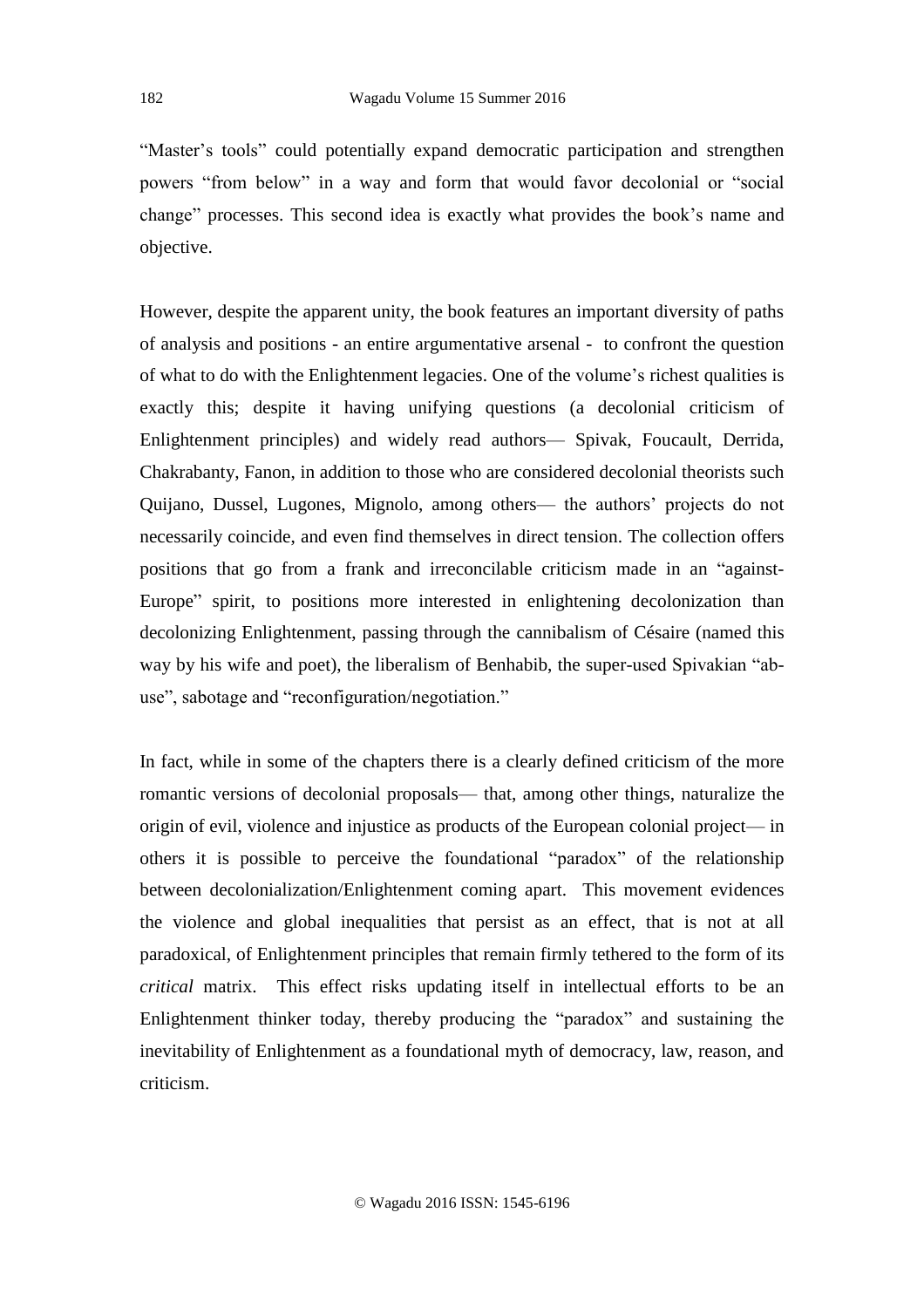In this sense, studies of cultural history as well as social anthropology, especially those produced in the global south and engaged with a situated, ethnographic, and long term understanding of the logics, economies and forms of local thought, can assist in completing the rich panorama offered by *Decolonizing Enlightenment*. What are the forms of thought, criticism, government and power that emerge in peasant, mining and Indigenous communities in Latin America, or of female prostitutes or young people in the peripheries of cities that are profoundly and currently colonial? Anthropological projects such as the classic *Savage Mind* (Levi-Strauss, 1962), the "indigenization of modernity" (Sahlins, 1999), or the more contemporary and Amazon Ameríndio "perspectivism/multinaturalism" (Viveiros de Castro, 2002; 2015), serve as an interesting counterpoint to postcolonial critical theory. On the other hand, it is important to take into consideration the already extensive work of recuperation and reflection of "feminist thoughts of non-occidental basis" (Gargallo, 2012) in dialogue with the post-colonialities and post-modernities to think that, perhaps, paraphrasing Bruno Latour (1994), we have never been enlightened.

## **References:**

- Dussel, E. (1992). *1492. El encubrimiento del Otro: Hacia el origen del mito de la modernidade.* La Paz: Biblioteca Indígena.
- Gargallo, F. (2012). *Feminismos desde Abya Yala: ideas y proposiciones de las mujeres de 607 pueblos en nuestra América.* Bogotá: Ediciones desdeabajo.
- Quijano, A. (1992). Colonialidad y modernidad-racionalidad". In H. Bonillo (ed.), *Los conquistados*. Bogotá: Tercer Mundo Ediciones: Flasco.
- Latour, B. (1994). *Jamais fomos modernos.* Rio de Janeiro: Ed. 34.
- Levi-Strauss, C. (1962). *La pensée sauvage*. Paris: Plon.
- Sahlins, M. (1999). What is anthropological enlightment? Some lessons of the twentieth century. *Annu. Rev. Anthropol*. 28, i–xxiii
- Viveiros de Castro, E. (2002). *A inconstância da alma selvagem*. São Paulo: Cosac Naify.